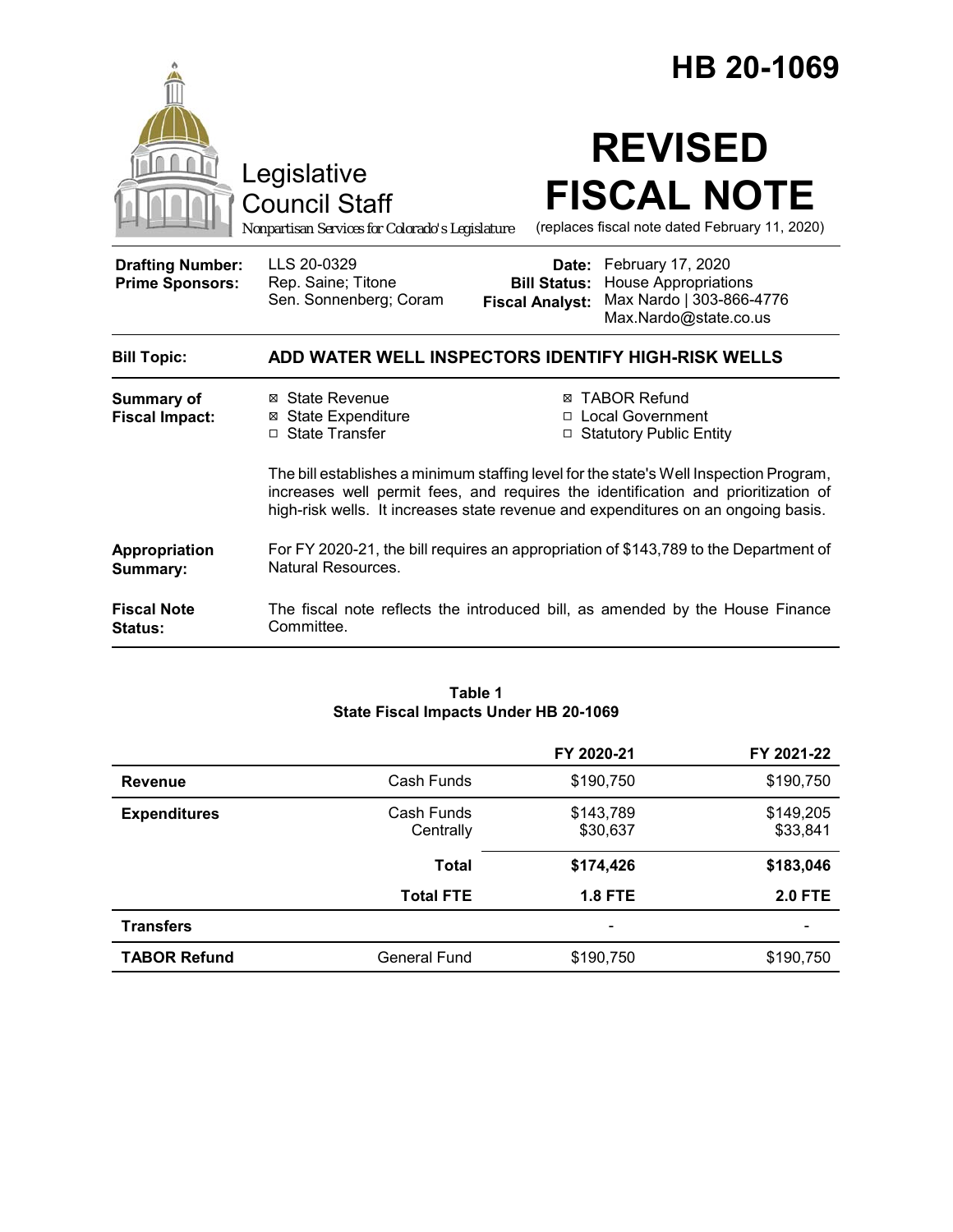February 17, 2020

# Page 2 **HB 20-1069**

### **Summary of Legislation**

The bill establishes a minimum staffing level for the state's Well Inspection Program, increases well permit fees, and requires the identification and prioritization of high-risk wells.

The bill requires that the Division of Water Resources in the Department of Natural Resources (DNR) employ at least four inspectors to monitor water well construction and pump installation. At least one inspector must be primarily concerned with Water Division 1 (South Platte River), and one inspector must be primarily concerned with Water Division 2 (Arkansas River). It increases permit fees for all types of wells by \$35, and correspondingly increases the portion of each well permit fee that is deposited into the Well Inspection Cash Fund by \$35.

The bill directs the State Board of Examiners of Water Well Construction and Pump Installation Contractors to promulgate rules by November 1, 2020, for identifying high-risk wells that should be prioritized for inspection. The program is directed to follow these rules for identifying high-risk wells and prioritize the inspection of these wells.

### **Background**

Constructing a well requires a permit from the Division of Water Resources. The current statutory permit fee for most well types is \$100, \$40 of which is deposited into the Well Inspection Cash Fund, with the remainder deposited into the Water Resources Cash Fund. In FY 2017-18, about 4,000 new wells were constructed, 310 of which were inspected by the program's staff.

### **State Revenue**

The bill increases state revenue by an estimated \$190,750 in FY 2020-21 and future years to the DNR. The additional revenue is deposited into the Well Inspection Cash Fund. This estimate is based on a 10-year median of 5,450 well permit application fees collected. This revenue is subject to state revenue limits established in TABOR.

### **State Expenditures**

The bill increases state expenditures by \$174,426 and 1.8 FTE in FY 2020-21, and \$183,046 and 2.0 FTE in FY 2021-22 and future years. These expenditures are shown in Table 2 and described below.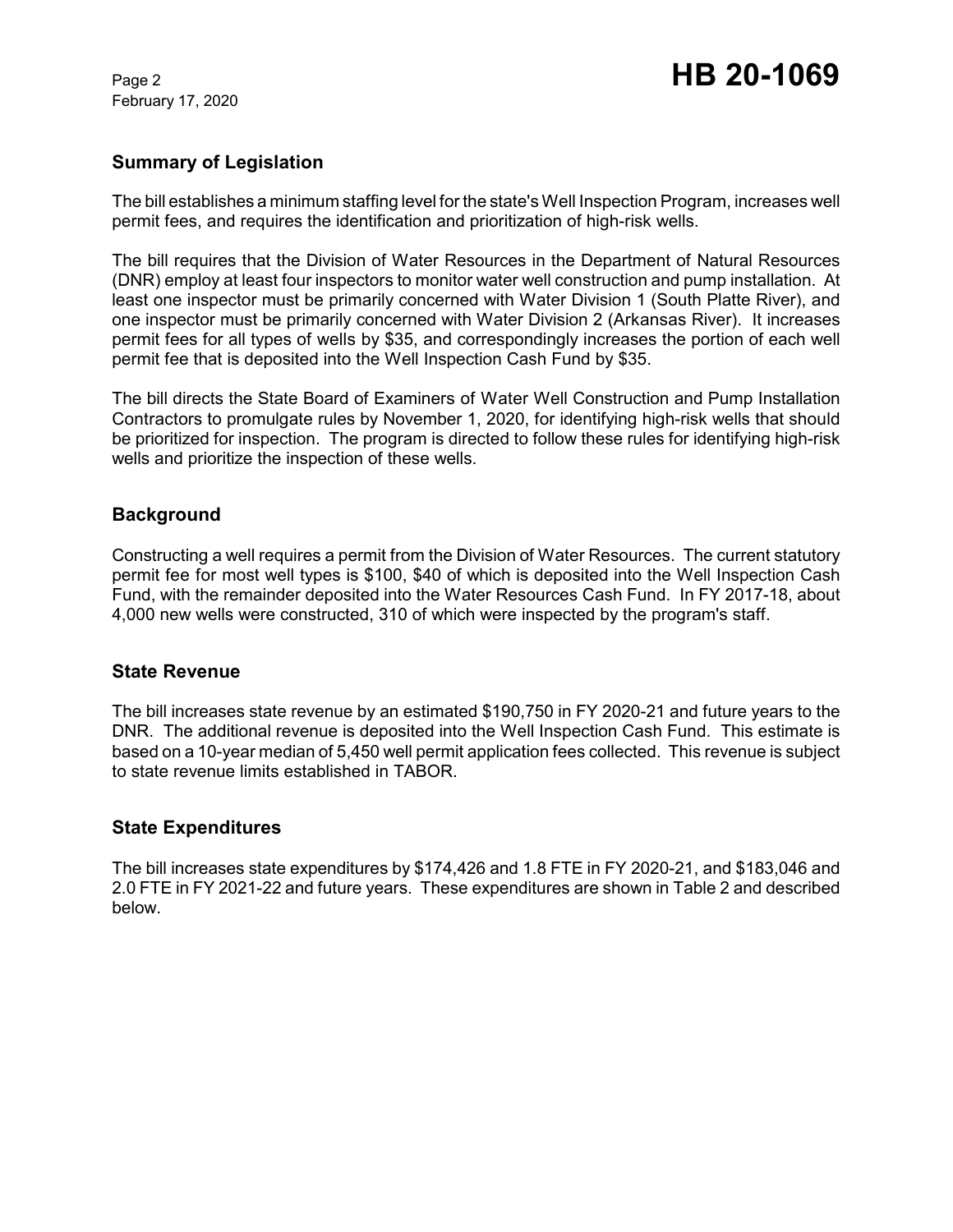# Page 3 **HB 20-1069**

|                                        | FY 2020-21        | FY 2021-22                       |  |
|----------------------------------------|-------------------|----------------------------------|--|
| <b>Department of Natural Resources</b> |                   |                                  |  |
| <b>Personal Services</b>               |                   | \$109,769<br>\$119,747           |  |
| Capital Outlay                         |                   | \$12,400                         |  |
| <b>Operating Expenses</b>              |                   | \$17,700<br>\$17,700             |  |
| Vehicle Lease Payments                 |                   | \$3,920<br>\$11,758              |  |
| Centrally Appropriated Costs*          |                   | \$30,637<br>\$33,841             |  |
|                                        | <b>Total Cost</b> | \$174,426<br>\$183,046           |  |
|                                        | <b>Total FTE</b>  | <b>1.8 FTE</b><br><b>2.0 FTE</b> |  |

**Table 2 Expenditures Under HB 20-1069**

 *\* Centrally appropriated costs are not included in the bill's appropriation.*

**Department of Natural Resources.** DNR will hire an additional 2.0 FTE at the engineer / physical science technician II job class, prorated for an August hire date in the first year. Each inspector will require a vehicle, costing \$5,879 per vehicle per year, prorated for four months in the first year, which are provided by the Department of Personnel and Administration. Of the operating costs, \$15,000 each year is for vehicle mileage and variable costs. Rulemaking concerning high-risk wells will require a one-time workload increase for DNR that does not require an increase in appropriations. Costs will be paid from the Well Inspection Cash Fund.

**Centrally appropriated costs.** Pursuant to a Joint Budget Committee policy, certain costs associated with this bill are addressed through the annual budget process and centrally appropriated in the Long Bill or supplemental appropriations bills, rather than in this bill. These costs, which include employee insurance and supplemental employee retirement payments, are estimated to be \$30,637 in FY 2020-21 and \$33,841 in FY 2021-22.

**TABOR refunds.** The bill is expected to increase state General Fund obligations for TABOR refunds by \$190,750 in FY 2020-21 and FY 2021-22. Under current law and the December 2019 Legislative Council Staff forecast, the bill will correspondingly increase the amount refunded to taxpayers via sales tax refunds made available on income tax returns for tax years 2021 and 2022, respectively. A forecast of state revenue subject to TABOR is not available beyond FY 2021-22.

### **Effective Date**

The bill takes effect August 5, 2020, if the General Assembly adjourns on May 6, 2020, as scheduled, and no referendum petition is filed.

### **State Appropriations**

For FY 2020-21, the bill requires an appropriation of \$143,789 to the Department of Natural Resources from the Well Inspection Cash Fund, and 1.8 FTE. Of this amount, \$3,920 is reappropriated to the Department of Personnel and Administration for state fleet vehicles.